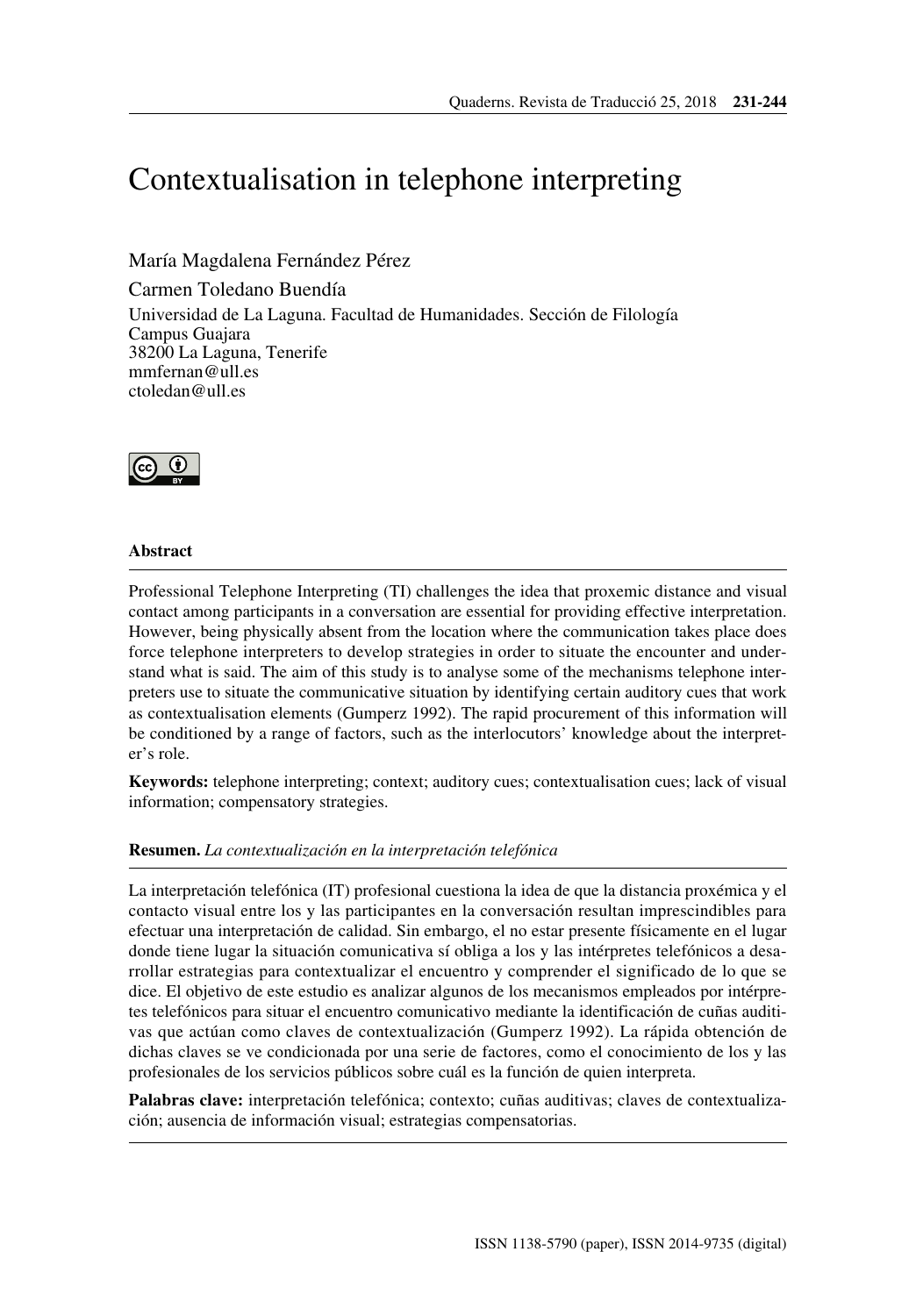#### **Summary**

| Introduction                    | 3. Con         |
|---------------------------------|----------------|
| 1. Contextualisation in TI.     | in telep       |
| Specific difficulties           | 4. Con         |
| 2. Contextualisation mechanisms | <b>Biblios</b> |

in dialogic communication

textualisation cues phone interpreting clusions graphical references

### **Introduction**

Telephone Interpreting (TI) is a mode of remote interpretation that takes place over the telephone. Used in both the private sector and public services, it has expanded very rapidly since it emerged as a fast, inexpensive way to provide language assistance to persons who do not speak the language of the host country. In Spain, TI first began to be implemented at both state and regional level just over a decade ago in a variety of public bodies, including police stations, the social services, schools and hospitals. The appearance of this type of interpretation has given rise to a new type of professional language mediator, new in both working conditions and the skills required to interpret. Many voices have been raised and continue to be raised in academic and professional circles that are suspicious of the quality of this type of interpretation. TI has been accused of driving down interpreting rates, resulting in companies hiring unqualified interpreters due to the refusal of qualified professionals to work in precarious conditions. It has also been accused of generating lesser demands from public service interpreters themselves to be recognised and dignified as a fully-fledged profession (Lee 2007: 242). With regard to the quality of the interpreting, the ability of telephone interpreters to guarantee a faithful transmission of the message has often been called into question, since they do not have visual access to the communicative situation (Fors 1999, Mintz 1998, Niska 1999, Swaney 1997, Vidal 1998, Wadensjö 1999).

If we take a close look at the research conducted to date on TI, it is clear that it is far from exhaustive and that it therefore does not permit us to draw reliable conclusions on whether or not the quality is inferior to face-to-face interpreting. But the fact is that the few studies of which we are aware seem to indicate that, with proper training and sufficient hours of practice, telephone interpreters are able to develop strategies to compensate for the absence of visual information and communicate faithfully and effectively, ensuring a level of quality similar to that of face-to-face interpreting (Lee 2007: 249, Ko 2006: 336). This article aims to analyse these compensation strategies. We shall single out the elements in the conversational text that, properly identified, will help interpreters to contextualise, understand and, consequently, render the message in the communicative situation in which it takes place, despite the fact that they are not physically present and do not have visual access to it.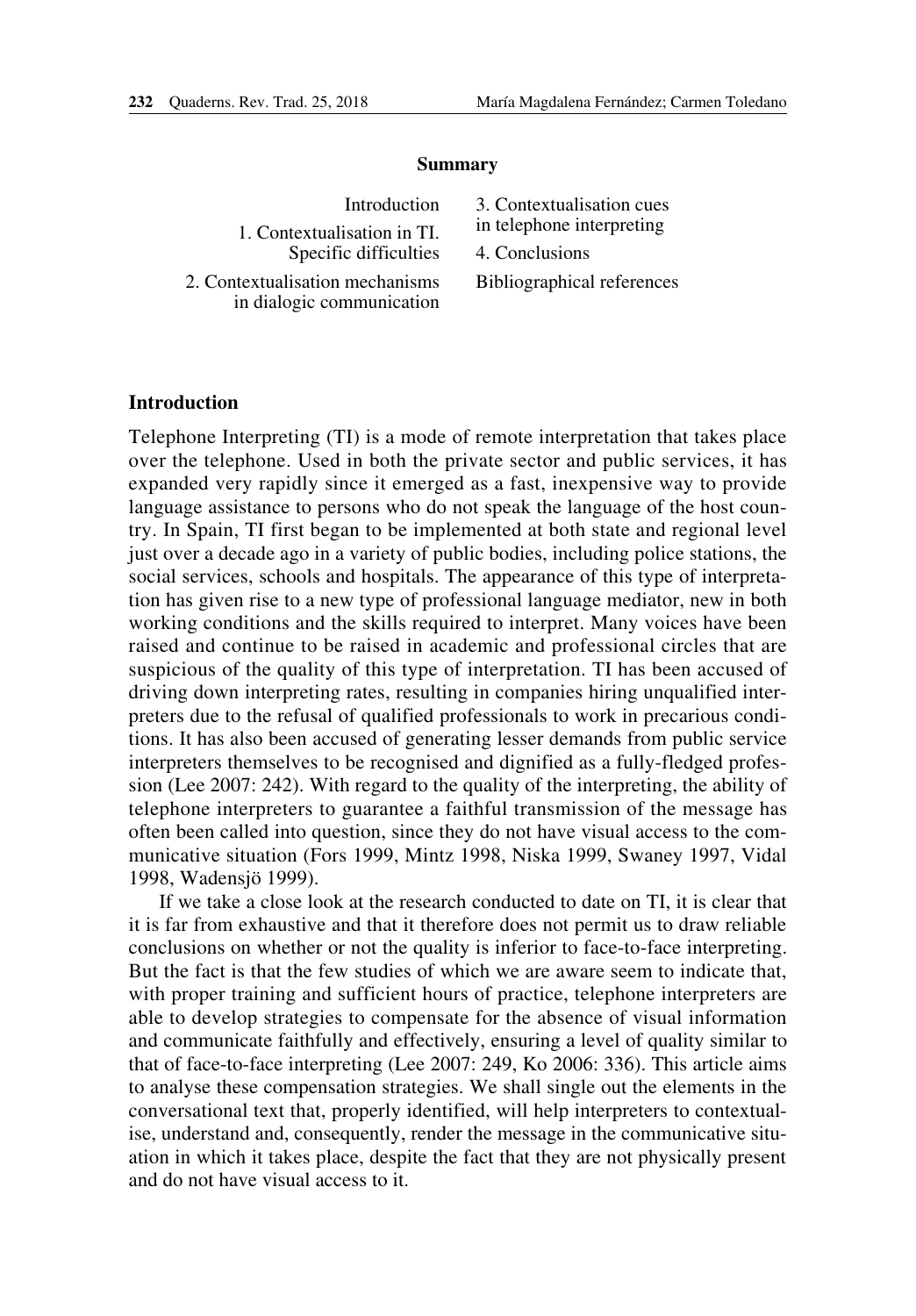The corpus used for this study consists of 36 recordings of actual telephone interpretations in Spanish and one of the following languages: Arabic, Bambara, English, German, Mandarin, Portuguese, Russian, Ukrainian, and Wolof. The interpreter-mediated conversations were carried out in various areas of public service for which the Spanish company Interpret Solutions provides TI services:<sup>1</sup> hospitals, social service offices, police stations, shelters for the homeless and helplines for victims of domestic violence. The recordings were made between 2012 and 2014 and the duration of the conversations ranges from 10 to 74 minutes.

The objective of our study was to first identify the contextualisation problems that interpreters may encounter and the mechanisms that they use to address them in order to recognise and locate the context of the communicative situation in which they have to mediate. More specifically, and based on Gumperz' classification of contextualisation cues (1982), we sought out those cues that the interpreter uses to procure information on three basic aspects about the communicative encounter: technical factors, human factors and situational context.<sup>2</sup> The ultimate goal of our research, which extends well beyond the scope of this article, is to develop a didactic approach to the acquisition of specific TI skills.

However, before addressing the task at hand, it is important to clarify that the distinctive features of TI —what defines and sets it apart from face-to-face interpreting— are not limited to the absence of visual information. This mode of interpreting is also characterised by the use of (and reliance on) technology, an aspect it shares with the other type of remote interpreting: videoconference interpreting. The interpreters usually find themselves physically separate from the other interlocutors, isolated from the physical space in which the communicative encounter occurs.<sup>3</sup> Another defining feature of linguistic mediation by telephone (and the most important for our purposes) is that the interpreter accepts the assignment and begins the interpreting process without any prior information or briefing, on the fly, so to speak. It is precisely this immediacy that is one of the advantages of TI for its users, while also being a factor of enormous difficulty for the professionals who provide the service.

## **1. Contextualisation in TI. Specific difficulties**

When interpreting over the telephone, particularly in the case of oral languages, it is most commonly the interpreter who is in a different location from the other participants, who usually share a physical space. As mentioned above, the inter-

- 1. Interpret Solutions, a translation and interpreting agency, is, together with Dualia, one of the leading Telephone Interpreting providers in public service settings in Spain. These recordings are used by Interpret Solutions to monitor the quality of its interpreters' work. We would like to thank Interpret Solutions for generously sharing them with us.
- 2. This classification is taken from Interpret Solutions' training course, which refers to these three aspects in Spanish as "briefing técnico", "briefing humano" and "contexto situacional".
- 3. An exception is the interpretation of sign languages, where the interpreter is often in the same location as the deaf user.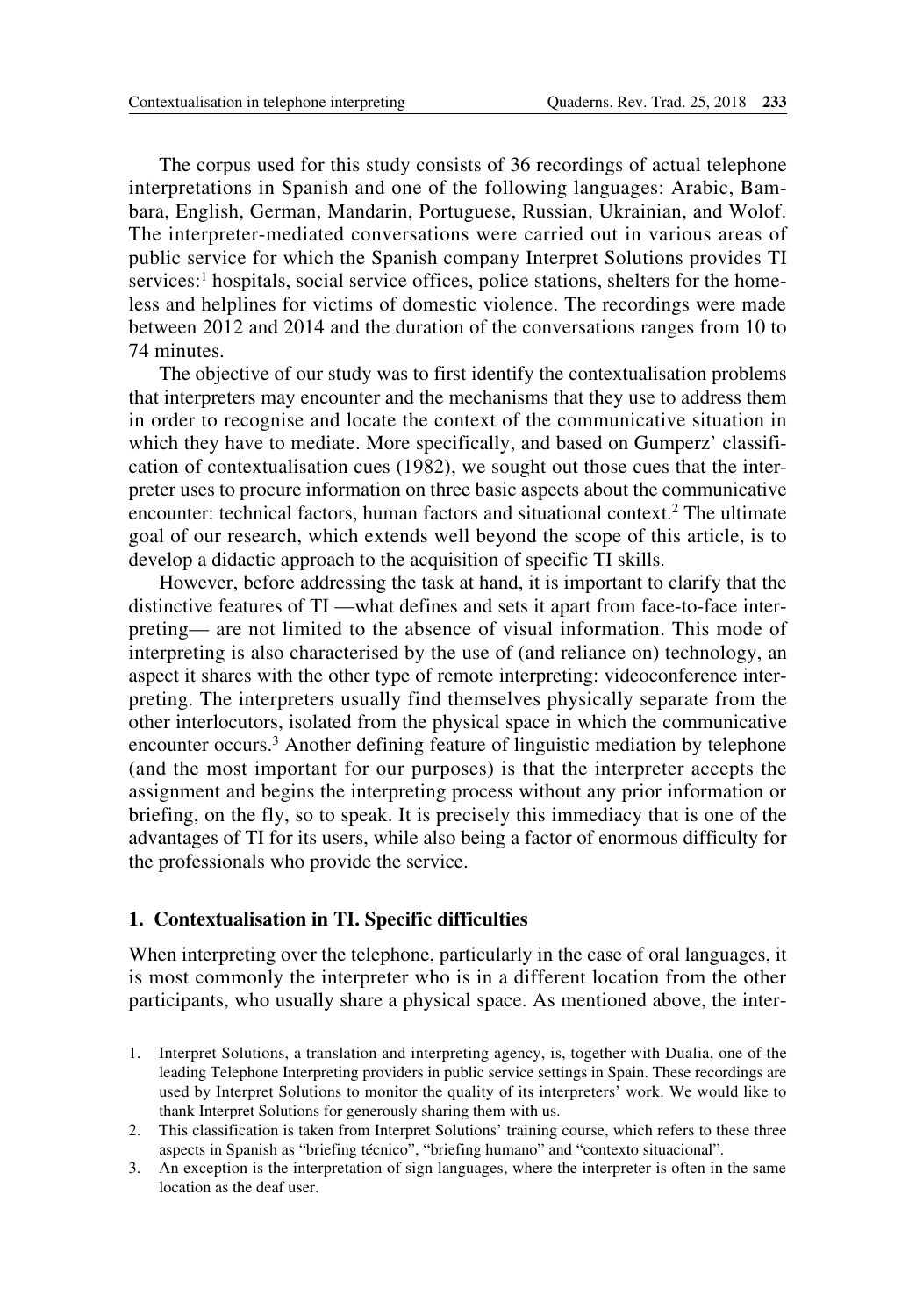preter is therefore only aware of what is happening in the encounter through the oral-aural channel.

There is no doubt that the fact of not being able to see the different interlocutors who are participating in the conversation hinders the work of the interpreter and, in general, affects all aspects of communication. One of the difficulties, as noted by Andres & Falf (2009: 21), is that the interpreter "can neither use visual clues in order to better understand the meaning or intention of an utterance nor can they gauge the reaction of the clients" to check that they have understood the information that has been provided. It is difficult for telephone interpreters to locate and frame what is being said in a specific communicative event, about which they receive information only through what they hear and not through what they see. This absence of visual information, inherent to TI, greatly restricts the tools available to the interpreter to endow the communicative situation with context and therefore hinders both the understanding of the message and the process that encompasses decision-making and the search for equivalents. It also affects the way interactions between the participants in the conversation are coordinated, such a fundamental task in dialogue interpreting (Wadensjö 1998: 105). For instance, interrupting, asking for clarifications, managing turn-taking become harder tasks for the interpreters to perform, since they can only fall back on verbal resources. Many of the mechanisms used to contextualise what is being said are visual in nature, and are therefore simply inaccessible when the communication channel is the telephone.

Another aspect that hampers the work of the telephone interpreter stems from the immediacy with which they are contacted by public service providers and have to start translating the message. In the case of Spain, this access is even more direct, since there is no intermediate figure of the telephone operator —as is the case of some services in countries like the United States— to connect the user to the interpreter and inform them briefly about the origin of, and reason for, the call (Kelly 2008: 11, 12). TI business turnover in Spain, lower than in other countries, makes having a telephone operator unviable, so the call from the public service is transferred directly to the interpreter through an automated voice recording. This means that the intermediate stage, which helps the interpreter to prepare and anticipate context, disappears, adding to the difficulty of the interpreting task. The result is that the interpreter must show a high capacity for adaptation, because, although this information could, and should, be provided by the public service provider, this is not common practice.

Another challenge for TI is that it may be used by persons, entities or services from outside the immediate reality of the interpreter. Consequently, telephone interpreters sometimes have to handle spatial, temporal and institutional references with which they may be unfamiliar, such as allusions to place names, services or procedures.

These difficulties are further compounded by the fact that a culture of linguistic mediation has not yet taken root. In those countries where this culture does exist, beneficiaries of the interpreting services —telephone or face-to-face— are accustomed to working and communicating through interpreters, and are thus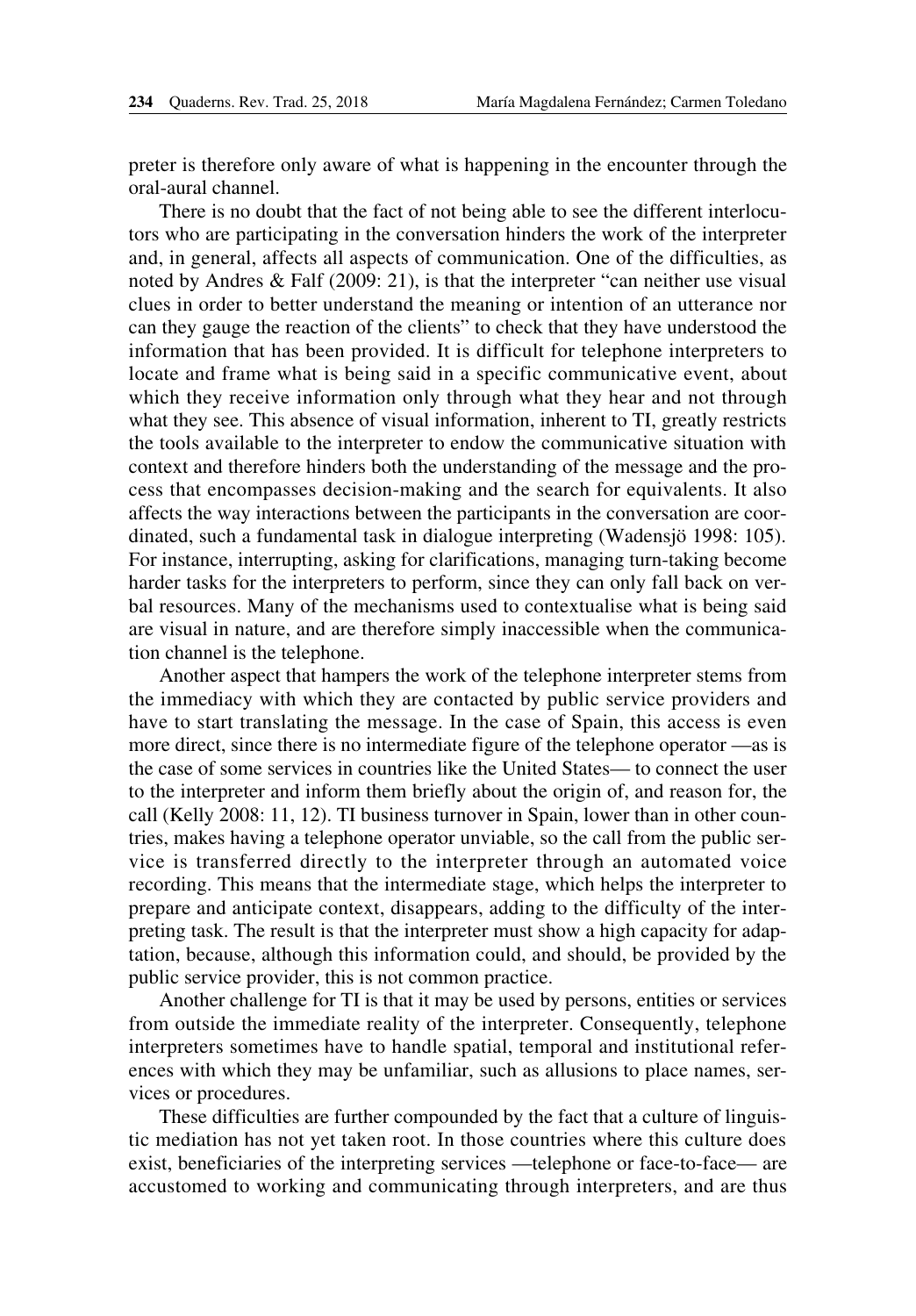aware of the difficulties involved in this task and collaborate with the interpreter, facilitating communication. What tends to happen in countries like Spain is that the users tend to be unfamiliar with the processes involved in interpreter-mediated communication, with what interpreters do and even how the TI service functions. They frequently make the call and begin speaking hastily, without any preliminaries, as soon as they hear the voice of the linguistic mediator, without even identifying themselves or naming the organisation that they work for —a behaviour that can be considered a deviation from the norm of a monolingual telephone conversation. In short, the interpreter is pitched straight into the interpreting assignment without any prior information, counting only on non-verbal or verbal cues transmitted through the auditory channel, which arise at the beginning of the conversation. Voice then becomes the one element that provides the most information about the context of the communicative situation, and acquires much more relevance than it would in a face-to-face interpreting situation.

# **2. Contextualisation mechanisms in dialogic communication**

At this point, it would be useful for our purposes to define contextualisation: what it is, what information it reveals to us and what elements make it possible in the interaction between two interlocutors. For Gumperz (1992: 230), contextualisation refers to:

[...] speakers' and listeners' use of verbal and nonverbal signs to relate what is said at any one time and any one place to knowledge acquired through past experience, in order to retrieve the presuppositions they must rely on to maintain conversational involvement and assess what is intended.

According to Gumperz, contextualisation is based on three assumptions (1992: 230), which may be summarised as follows:

- 1. The utterances are interpreted through inferences during a conversational exchange, which is constrained by what is said and how it is interpreted.
- 2. This interpretation has no absolute truth value, but is based on hypothesis.
- 3. Contextualisation is a process that is socially constructed and interactively validated.

As Auer (1992: 4) explains in his study on Gumperz' approach to contextualisation, context is not a monolithic reality. It is not simply there, waiting for the interpreter to identify it and use it for their benefit, but is constantly redefined as the interaction between the participants progresses, being, as it is, inherent and integral to dialogic communication. It is a flexible and dynamic concept construed during the conversation through language, and which adapts particularly well to TI, where extralinguistic reality is only perceived in this way. Thus the language used by the interlocutors is not only determined by the context, but it also contributes to construe this context. In fact, Gumperz even stated that for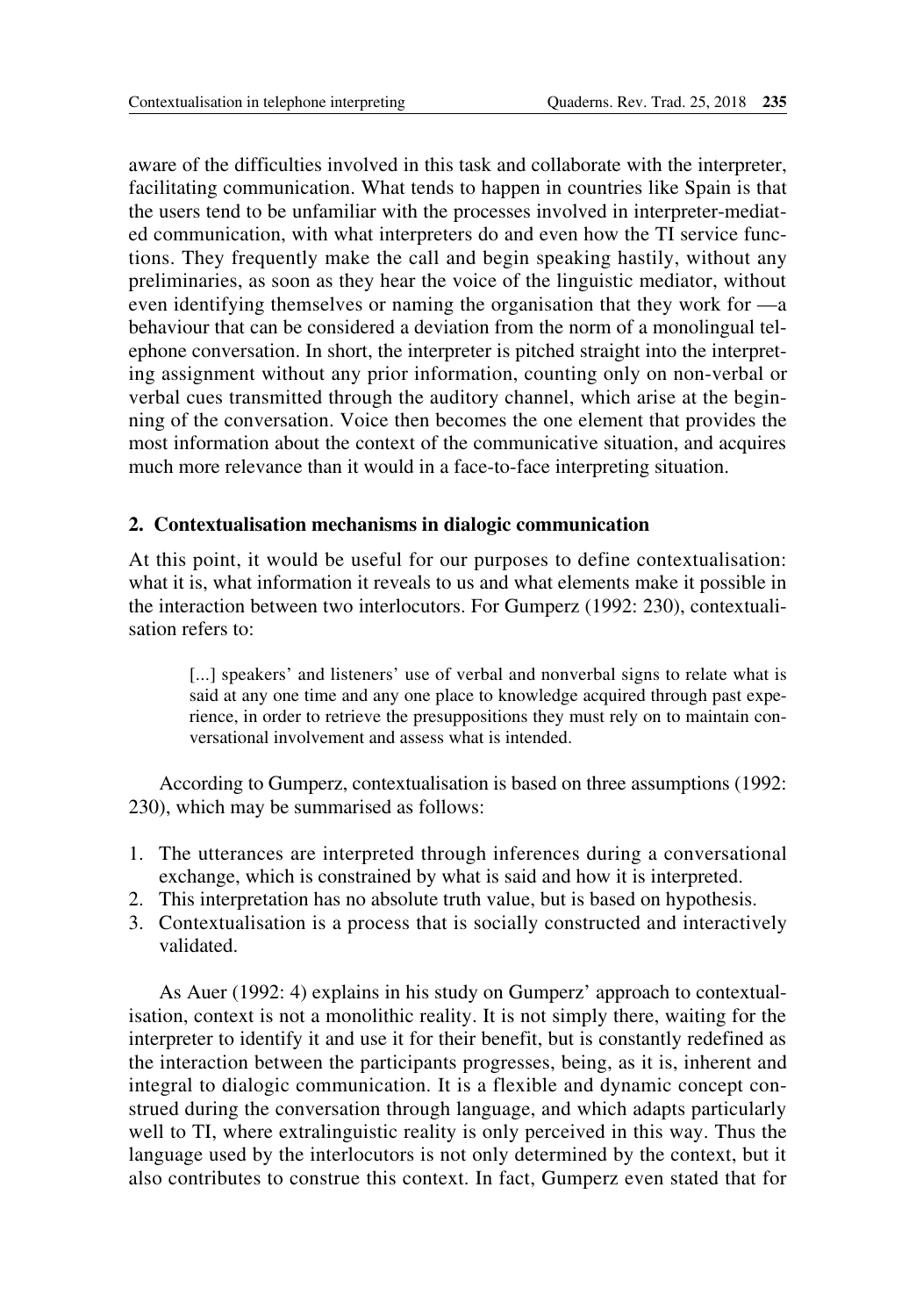there to be communication it is essential to construe context. This means that language is not only a semiotic system in which usage is determined by context: this semiotic system (or rather this system of semiotic systems) is in itself responsible for providing the context needed to interpret (understand) the structures encoded within (Auer 1992: 22). Accordingly, the context is not given as such in the interaction, but is the result of the effort of all the participants to make it available. It is not a collection of social facts or materials (such as the location in which the interaction takes place, the roles of the participants, etc.), but a set of representations of what is relevant to the interaction at any given point in time.

As Auer (1992: 4) points out, a key concept in this dynamic construction of context for dialogic communication is Goffman's "footing" (1981: 124), which demonstrates that social roles must become relevant and significant to provide context.

A 'doctor' is not a doctor because he or she holds a diploma and a 'patient' isn't a patient because s/he has entered a 'doctor's office'; but both become incumbents of the complementary roles of 'doctor' and 'patient' because of the way in which they interact, taking on the rights and obligations of the partners in this unequal relationship; etc. (Auer 1992: 22)

The way the interlocutors express themselves positions them in one role or another, aligned in their position as a provider or user of a service. The distinctive way that one or the other expresses themselves during the conversation also enables the telephone interpreter to anticipate potential utterances and, above all, to foresee to some extent the functioning of the speaking turns. For example, it is expected that the doctor will ask concise questions at the beginning of a medical consultation, while at a meeting with the social worker at that same health centre we can expect a longer conversation while the patient is informed about the available care options.

For Auer (1992: 4), Gumperz' notion of contextualisation covers very diverse aspects of dialogic communication that help to identify elements of a general nature, such as the speech genre employed by the participants in the interaction; more specific elements, such as the speech act; the topic; the roles of the participants (speaker, recipient, bystander) and the social relationship between them. All of this helps us to correctly understand the utterances produced and place them in a particular communicative situation.

## *2.1. Contextualisation cues*

Contextualisation materialises largely through a range of elements, known as contextualisation cues, which act as a point of reference that help the listener to know how to understand the utterances. They may be defined as "generally speaking, all the form-related means by which participants contextualise language" (Auer 1992: 24). Gumperz stated that contextualisation cues manifest themselves through prosody (intonation, tone, stress, rhythm, speed, etc.); para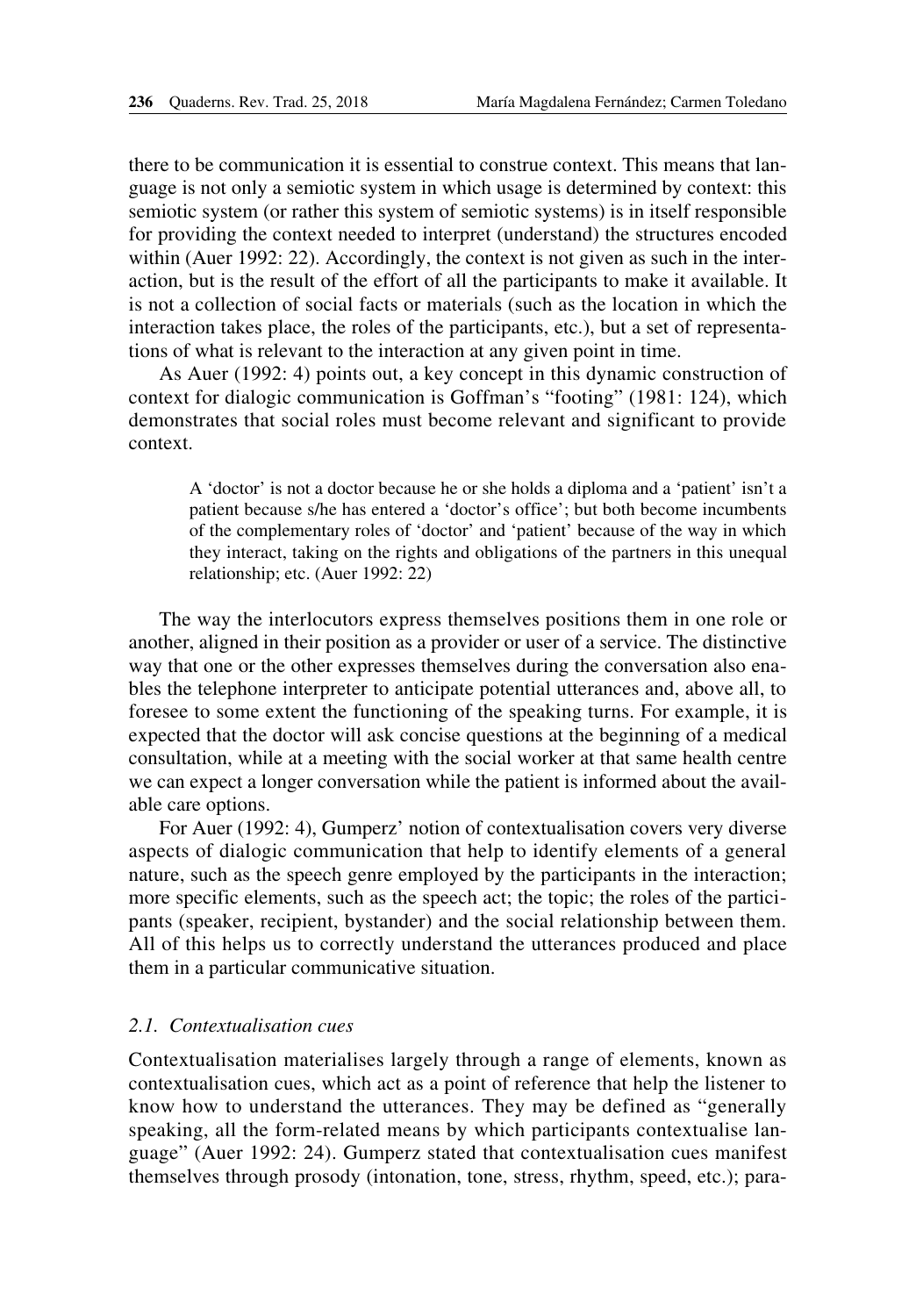linguistic signs (tempo, pauses, hesitations or conversational synchrony, such as overlapping of speaking turns, which influence how speakers interpret the speech of others); choices from a linguistic repertoire, "as for example in code or style switching or selection among phonetic, phonological or morphosyntactic options"; and through the use of certain lexical forms and formulaic expressions (1992: 231).

The definition of a contextualisation cue therefore includes verbal and nonverbal elements. Specifically, contextualisation cues can be classified according to referential/non-referential and lexical/non-lexical dichotomies. The non-referential and non-lexical cues would be prosody, gestures and postures, gaze, conversational support elements (backchannels) and linguistic variation. The other group would include explicit formulations of context, i.e. "prospective or retrospective statements by participants about what is going to happen or has happened", and deictics, elements that "locate language in time and space", but do so by establishing points of reference in the environment (Auer 1992: 24). It seems clear that many of the non-referential and non-lexical contextualisation cues, such as gestures, postures and gaze, are not available to the telephone interpreter. However, it would be useful for our TI study to include in this group background noise, both from objects (i.e. the beeping of a machine) and "audible movements" (Poyatos 1988) (i.e. a door being opened, the shuffling of papers) produced by those who participate in the conversation or encounter (for example, a sigh or a groan), which are perceptible over the telephone and provide information complementing the spoken message. Contextualisation cues do not have the power to guide or directly influence the way utterances are interpreted; rather, the interpretation is carried out through a process of inference, by which the interlocutor takes into account information about the context to identify the implicit meaning of the utterance. To put it another way, the contextualisation cues facilitate the process of inference.

As may be seen from the ground we have covered up this point, contextualisation cues may refer to extralinguistic, and also to linguistic, realities, i.e. they heed the relationship of signs to each other. Thus, textual cohesion and the various mechanisms that make it possible (reference, substitution, ellipsis, conjunction and lexical cohesion) function for telephone interpreters as contextualisation cues that enable them to correctly interpret, translate and reformulate what has been said.

## **3. Contextualisation cues in telephone interpreting**

As discussed above, lack of visual information is a feature of IT that affects how interpreters contextualise a communicative encounter and it should be compensated by paying attention to certain elements, verbal or non-verbal, that help the interpreter's process of inference.

It is important to bear in mind that many of these elements would probably not register on the interpreter in face-to-face communication, where they would be redundant or secondary because they are corroborated by the extralinguistic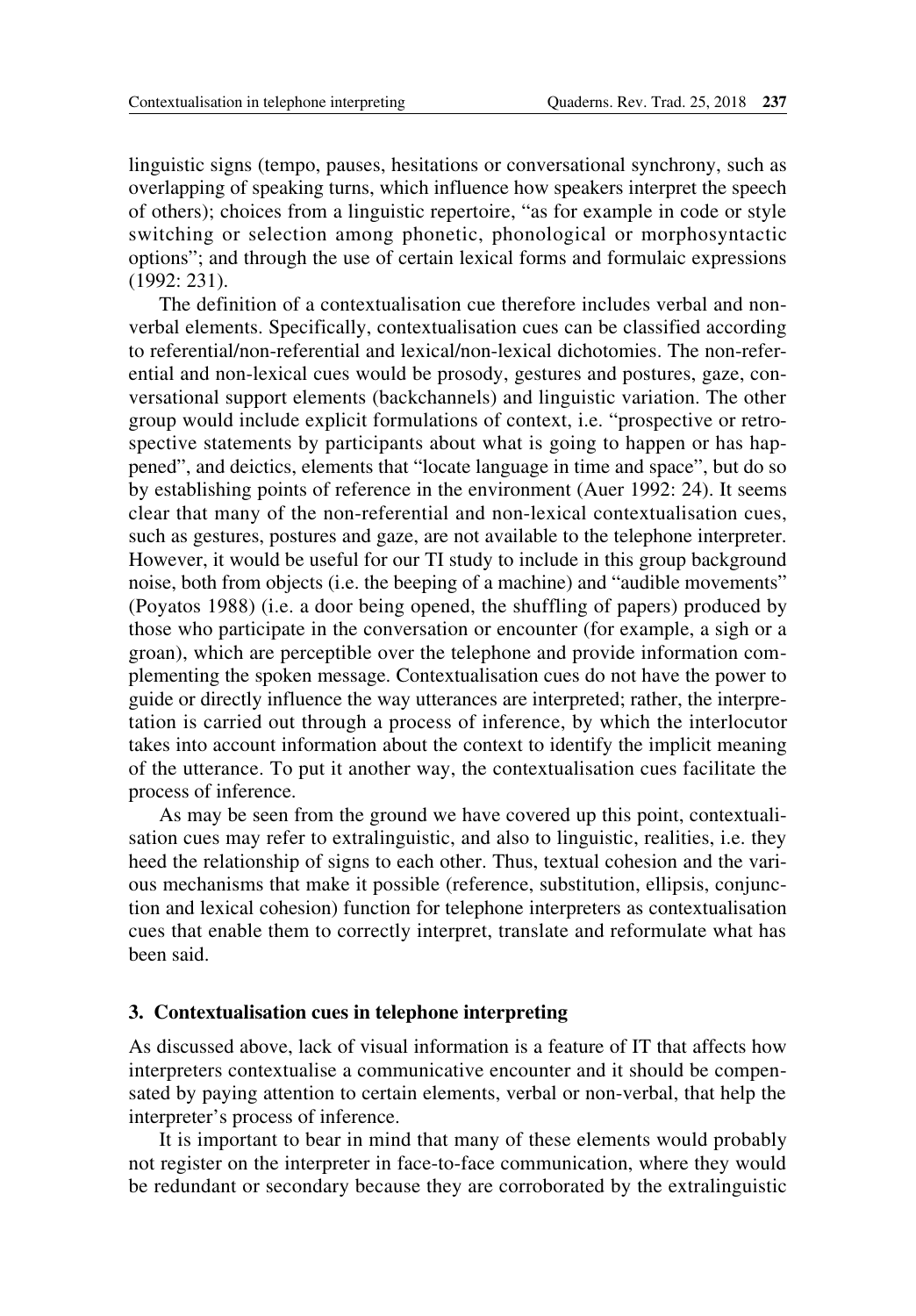visual reality that accompanies them. However, these elements acquire a central informational burden for the contextualisation and understanding of utterances when the interpreter is not present. For example, in a face-to-face interpretation that takes place in a health centre, if the doctor asks, "What is the reason for your consultation?", the word "consultation" is not adding any new information, either for the interpreter or the patient, as this is recoverable from the situational context; "reason" is the word that carries the information focus of the clause. On the contrary, in telephone interpreting, "consultation" is not a phoric or referential element as it does not refer to something present in the interpreter's non-verbal or verbal context. As a consequence, it becomes a key element for inferring information about the context in which the encounter is taking place and enables the interpreter to implement strategies for anticipating how the conversation may unfold and the situation develop. It can be said, therefore, that the absence of visual contextualisation cues in TI make different elements, verbal or non-verbal, essential for the interpretation of the encounter. They acquire a greater information and communicative value than they would have in a face-to-face situation, as they provide the interpreter with contextual orientation, facilitating their mental representation of the communicative environment.

At the beginning of the call, the identification of available contextualisation cues in a telephone interpretation acquires particular relevance, since this is the moment at which, as we have discussed, the interpreter tackles the assignment without any prior knowledge of the communicative setting or the encounter in which they are about to participate. The rapidity with which the task of translating begins not only complicates the mental locating of the encounter and correct understanding of the utterances, but also the managing of the interactions, since it is in the first few seconds or minutes that the dynamic that the *trialogue* or interpreter-mediated conversation will subsequently follow is established (when to start talking, how long the speaking turns will be and, ultimately, how the interpreter will manage communication between the interlocutors). If the dynamic works from the beginning, the participants will understand each other without any major problems. If, however, they are confused and do not know very well how to talk through an interpreter, communication will be slower and less effective.

The way the public service provider acts in these first moments of the conversation may be of great help for the interpreter to contextualise the encounter. A collaborative attitude may facilitate the interpreter's performance, while a noncollaborative one may hinder it considerably. Public service providers are able to anticipate potential contextualisation problems for the interpreter by adopting a cooperative attitude, assisting in the process of inference. This is mainly due to their experience working with interpreters, but also to their awareness of all the difficulties the interpreter may face for working remotely. This can be seen in the following example: when a doctor says, "[a]hora le voy a dar a la paciente una hoja con la tabla de ejercicios que tiene que hacer a diario",<sup>4</sup> he is clearly address-

<sup>4.</sup> "Now I am going to give the patient a sheet with the exercise routine that she has to do every day".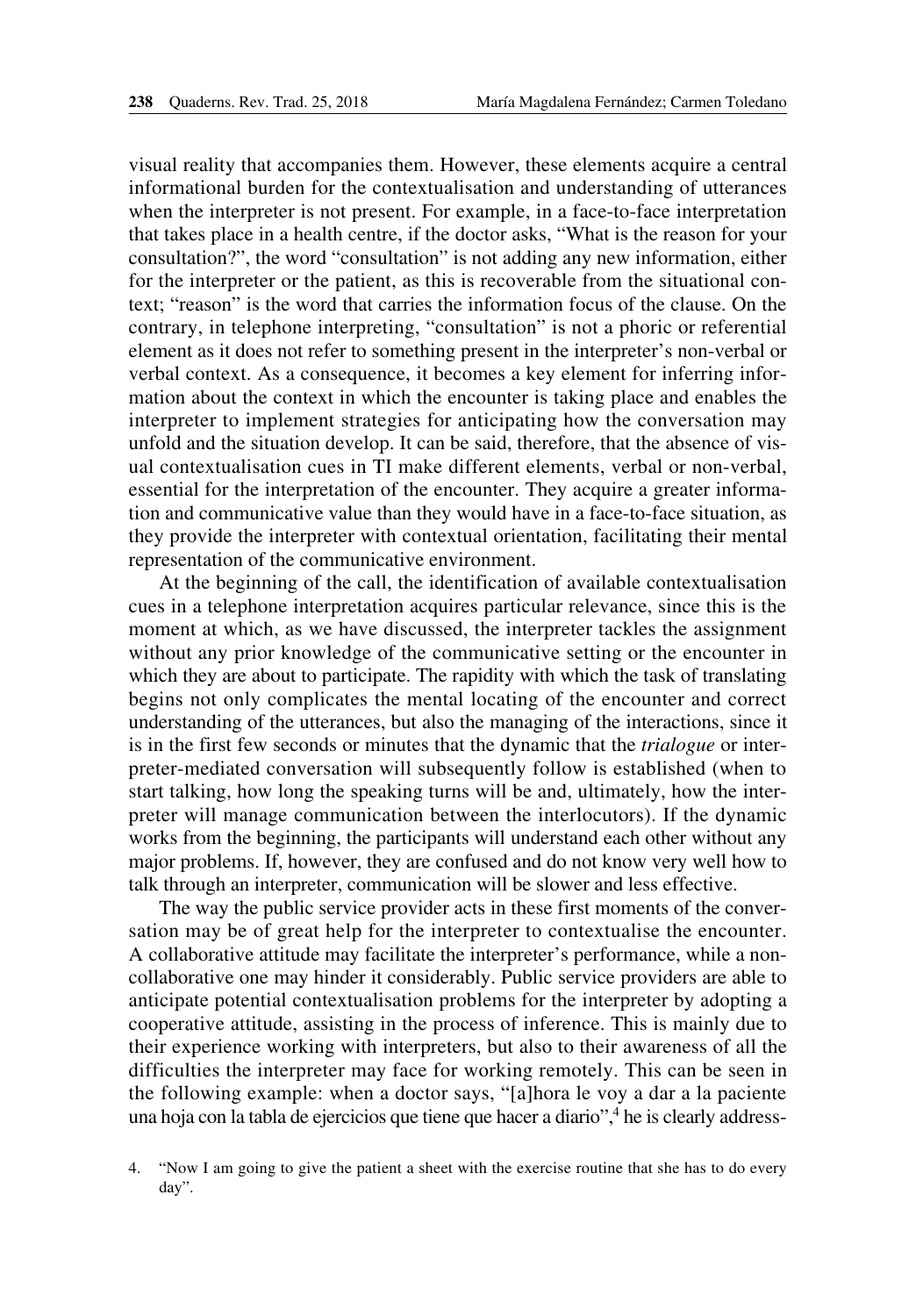ing the interpreter, not the patient, describing the scene to her, aware that she cannot see the document that is being handed to the patient.<sup>5</sup> This description contextualises and co-textualises the subsequent utterances wherein the doctor explains the exercises, thus facilitating understanding for the interpreter and aiding a correct interpretation of his intervention.

Another example of facilitative behaviour on the part of the service provider is taken from a conversation in a municipal homeless shelter. In this case, the service provider specifies all the exophoric references of the text in order to compensate for the absence of visual information. The explicitation process clearly facilitates the task of understanding for the interpreter.

"Aquí tiene, **en esta hoja,** los horarios y las normas de la casa. Está todo anotado. Aquí, **en esta parte** las normas generales y aquí, los horarios, **por detrás**".6

These elements are a verbal support for the interpreter's mental representation of the situation.

Generally speaking, to properly contextualise the encounter at the beginning of the call it is helpful to gather information related to three aspects: human factors, technical factors and situational context. Human factors refer to the information concerning the participants in the conversation (Interpret Solutions' training course). In the case of public service providers, for instance, information that can help to ascertain their position and professional role; and in the case of the foreign user, information about their origin, age, sociocultural level, etc. All these data allow interpreters to infer information about the communicative event and lead to a better understanding of the goal of the encounter, the participants' power relations and participatory roles, and the information conveyed.

The technical factors describe the device used to make the call (mobile phone, landline or *interpret phone*,<sup>7</sup> dual earpiece, handsfree, etc.) and the type of call, determined by the location of the interlocutors, especially if all three are in different places (three-way calls) or if only the interpreter is absent from the place where the encounter occurs. These aspects will determine the strategies adopted by the interpreter, particularly when coordinating the speaking turns.

Lastly, the situational context is the service and physical space from which the call is made (police stations, hospitals, shelters, schools, etc.). Occasionally, the public service professional or initiator of the call starts talking as soon as they have established that the interpreter is on the other end of the line, assuming that they know where the call is coming from, and immediately begins, usually quick-

- 5. All the examples used in this study are verbatim transcriptions of excerpts of interpreter-mediated phone calls, the full transcript of which cannot be reprinted for reasons of confidentiality. We are enormously grateful to Interpret Solutions, S.L., one of the largest TI providers in Spain, for giving us access to the recordings of these calls and allowing their partial reproduction for our study.
- 6. "Here you have, **on this sheet**, the schedules and house rules. It's all written down. Here, **in this part**, are the general rules and here are the schedules **on the back**."
- 7. Phone created specifically for TI, patented in Spain by Interpret Solutions, S.L.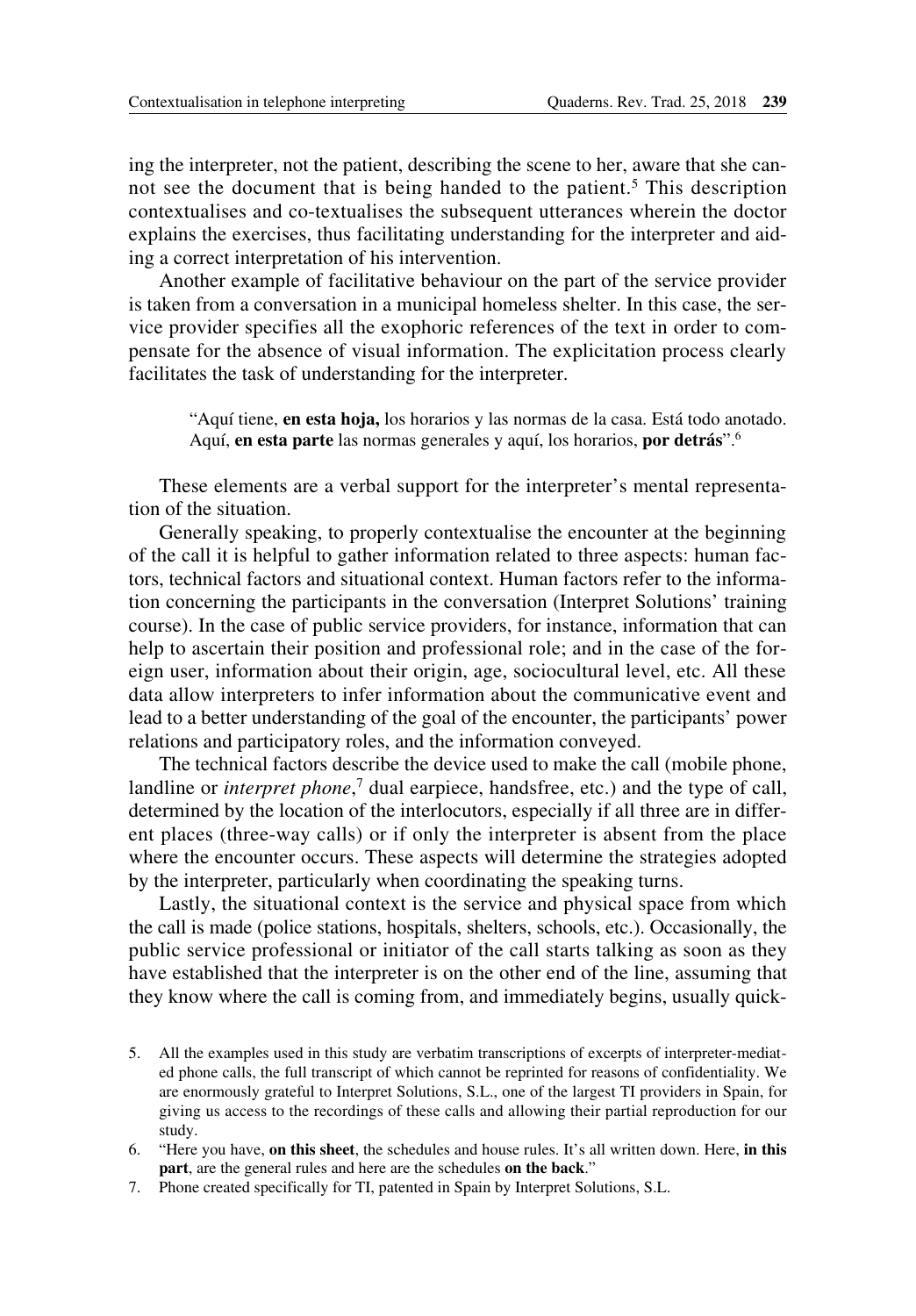ly and succinctly, to explain the reasons for the call. Therefore, in order to be able to manage the beginning of the call with a deftness that will enable the conversation to be properly coordinated, it is desirable that the interpreter identify those cues that reveal the situational context.

In the following excerpts, we shall try to illustrate the elements that interpreters use as cues to contextualise calls in relation to these three factors.

The first excerpt corresponds to the beginning of a conversation in the field of healthcare. These are the first words that the interpreter hears when attending the call immediately after identifying herself with her interpreter number. The contextualisation cues that enable the interpreter to obtain information about the assignment are emphasised.

Hola, ¿me estás oyendo bien? [...] Sí. Vale. Vamos a hacer una traducción con una **persona**. Voy a informar directamente a la **mamá**, ¿vale? El **niño** está bien, ¿de acuerdo? **Le** transmite por favor que el **chico** está bien, que está bien, que no tiene ningún cambio respecto a ayer, que falta el **informe final**, pero es normal. Esta tarde habrá que hacer una **prueba**, que es una **resonancia**, pero **ella** ya lo sabe.8

As can be seen from this excerpt, the public service professional begins without prior introduction, stopping only to check that the interpreter is on the other end of the line. It should be remembered that the interpreter's introduction to the users at the beginning of a triadic conversation is considered to be essential to lay the foundations for effective communication. This is the moment at which linguistic mediators make themselves known to the foreign person, for whom this may be the first time that they have communicated through an interpreter, and explain some of the procedures that they follow, such as the fact that they will reproduce the users' interventions in the first person, will interpret everything that is said, will guarantee the confidentiality of the encounter, how turn-taking will be managed, etc. In this example, the public service provider leaves no time for the interpreter to introduce herself to the foreign user and explain how the conversation will play out. Nor does she introduce herself, the service that she works for or the reason for the user's visit; she simply states what she wants to be translated. If the interpreter decides to interrupt and ask her everything she needs to know to contextualise the spoken message, she will lose the thread of what she is saying, which is, moreover, very valuable information for the interpreter. Therefore, one option may be to not stop her, but to keep listening and infer information from the contextualisation cues, then, once she has finished (and before beginning to translate), introduce herself to both participants. In fact, this is the procedure recommended by agencies such as Interpret Solutions.

As regards the information about the participants (human factors) that can be gathered from this opening conversational turn, the first contextualisation cue is

<sup>8.</sup> Hello, can you hear me okay? [...] Yes. Okay. We are going to translate through a **person.** I will speak to the **mum**, okay? The **child** is fine, okay? Please tell **her** that the **boy** is fine, that he is fine, that there's been no change from yesterday, that we don't have the **final report**, but that's normal. This afternoon we'll need to do a **test**, an **MRI scan**, but **she** already knows that.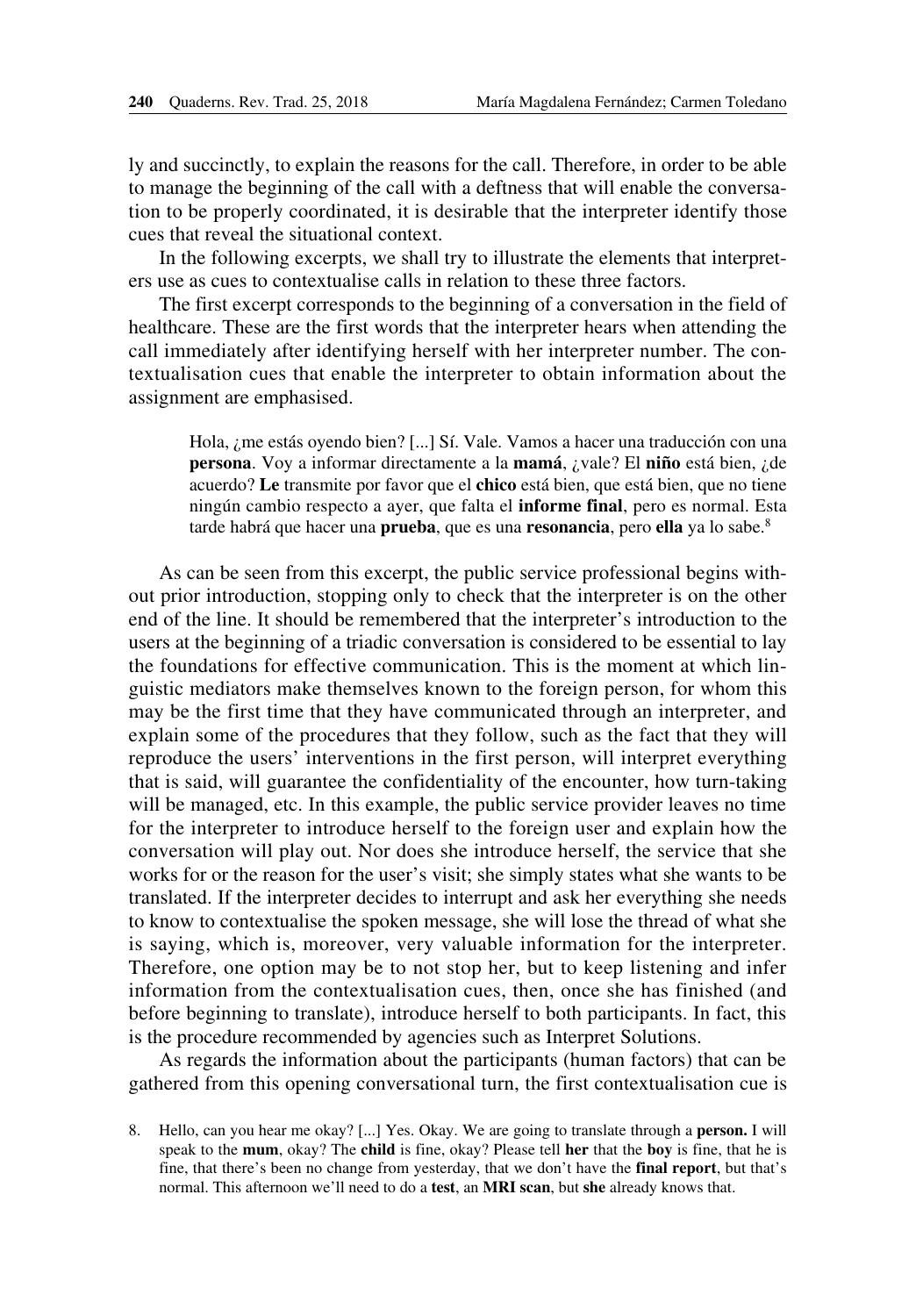the word "mamá". After "persona", it indicates that the interlocutor that has requested the service is a woman who is visiting in her capacity as a mother, which automatically leads us to anticipate the word "hijo"; this occurs when the agent utters the word "niño", thus introducing the subject of the conversation who is not present in the setting. The employee subsequently refers to the child by a different term, the hyponym "chico", thus using a mechanism of co-reference between the two nouns (hypernym and hyponym). This chain of lexical cohesion by reiteration (Halliday & Hassan 1976) provides the interpreter with additional information: the child is not a baby or a very young child. These two lexical items, which are probably used unconsciously by the service provider to give cohesion to the text without repeating herself, would probably go unnoticed by a face-to-face interpreter but become a significant piece of information for the telephone interpreter because they provide part of the information relating to the human factors. It should be noted, however, that the interpreter, at this point of the conversation, is still unable to determine who the caller is or the service that she represents, or the context in which she is interpreting, which could be either a school or a health centre. The interpreter does not know the situational context until she hears the phrase "informe final" (which is not, in itself, very conclusive) and then the words "prueba" and "resonancia", which indicate that the encounter is taking place in a hospital, a specialised care centre or similar location.

With reference to the technical factors, in this excerpt there are no contextualising elements to indicate with what device the call is being made.

This second excerpt also comes from the beginning of a conversation mediated by a telephone interpreter, who is also on this occasion not given an opportunity to intervene to introduce herself and ask any questions. Both interventions, by two different people, provide extensive information on the interpreting assignment, mainly through verbs, nouns and adjectives.

 $-$ *i*Hola? *i* Eres la intérprete? Espera que te paso al doctor para que te cuente.

—Dígale por favor a esta señora que vamos a operar al niño de reflujo gastroesofágico.<sup>9</sup>

Information on the human factors is supplied by the nouns "doctor" and "señora", which indicate who the conversation's participants are. The expression "te paso", besides the technical factors, to be discussed later, reveals that the user that has first contact with the interpreter will not play a dominant role in the *trialogue*. Applying prior knowledge or experience of this type of assignment that she may have acquired, the interpreter may deduce that the first speaker is the initiator of the call but not an active participant, i.e. a nurse or other healthcare professional who is assisting the physician in her work. The noun "niño" then introduces another element, which is the patient on whom the conversation is based. The interpreter may assume that the foreigner for whom she is going to

9. —Hello? Are you the interpreter? Please hold while I put the doctor on.

—Please tell this lady that we are going to operate on the child for gastro-oesophageal reflux.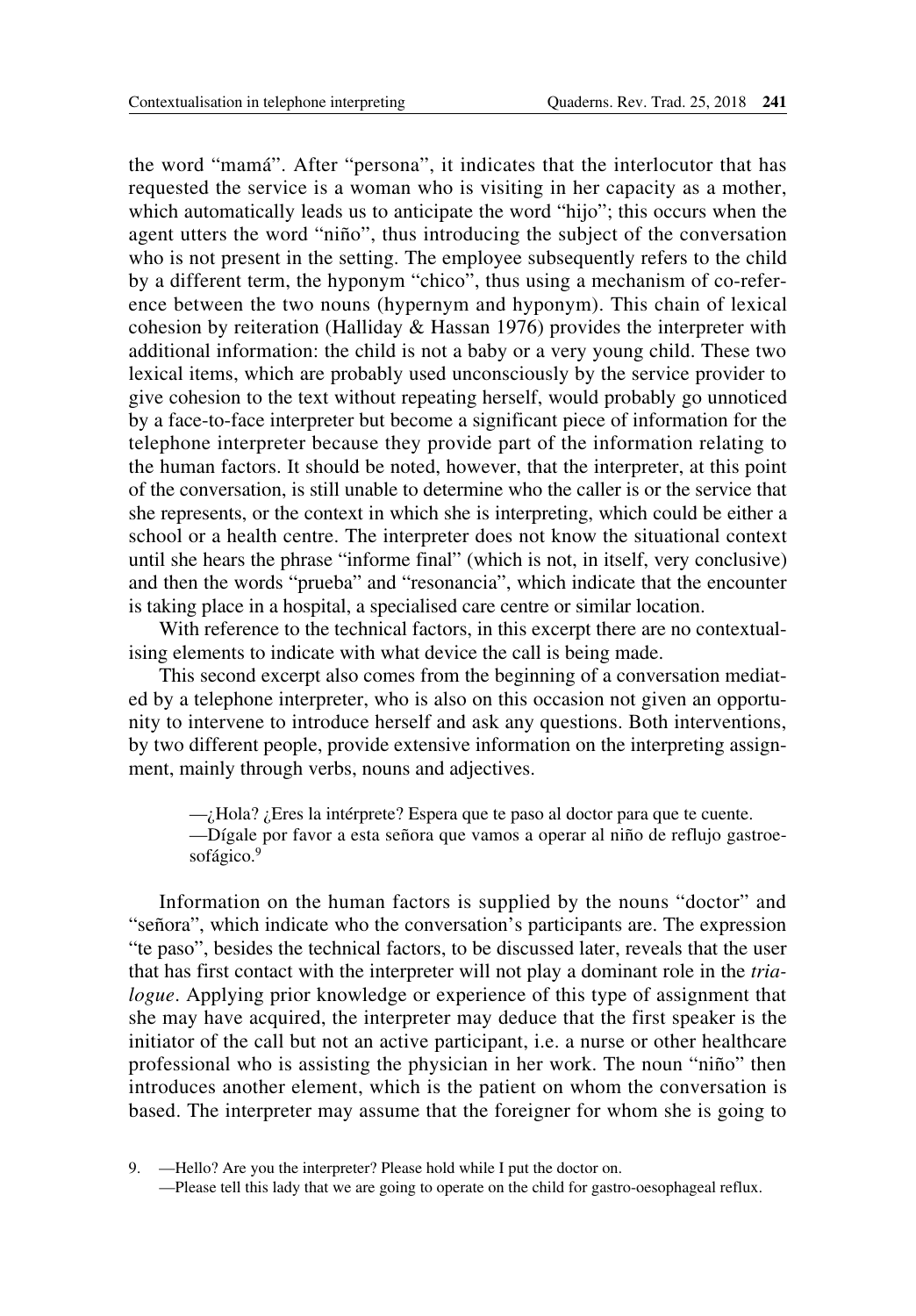interpret is the child's mother, although there is, as yet, no verbal element to suggest this, since in this case the expected lexical sequence (mother/child) has not been uttered.

Regarding the situational context, the word "doctor" immediately places the encounter in a healthcare context. Subsequently, through collocations, the word "operar" and the phrase "reflujo gastroesofágico" indicate more specifically the location —a hospital or similar (not, for example, a health centre, where operations are not usually carried out)— and the clinical specialty.

The technical information is provided by the expression "te paso", which shows that there is only one shared receiver or headset. This is an important element because it will determine each of the interpreter's speaking turns: she cannot begin to interpret until she is certain that the client is on the phone and is listening to her, which makes the handling of speaking turns more complicated.

As we have already discussed, when tackling any interpreting assignment, it is essential to know which public entities work with the telephone interpreting agencies that the interpreter works for. This will enable the interpreters to limit their areas of specialisation to the encounter itself, conduct research on the services offered, the likely participants, the most common communicative situations, the protocols that they usually follow, and the terminology. Much of this information is provided by the agencies during the period of training they offer to the interpreters.

A particular case is that of hotlines, such as those that provide support to victims of gender violence. Because these services are provided entirely by telephone, the operators are usually more sensitive to the lack of visual information for the interpreter (among other reasons, because they are in a similar situation, since they, too, cannot see the foreign user) and tend to contextualise the call, providing the name of the service and the topic of the conversation at the outset, and even giving technical information. In this case, it is important for the interpreter to remember that these are always three-way calls in which all participants are in different locations.

—Hola, buenos días, soy la intérprete de rumano, número X503481. ¿En qué puedo ayudarle?

—Hola, buenos días. Yo creo que eres Alina, que alguna vez hemos hablado, somos el teléfono de atención a víctimas de violencia de género de la Comunidad Valenciana. Tengo a una mujer en la otra línea, voy a ponerla en tres a ver qué cuenta,  $i$  vale?<sup>10 11</sup>

11. —Hello, good morning, I'm the Romanian interpreter, number X503481. How can I help you? —Hello good morning. I think you're Alina, we've spoken before, I'm calling from the Valencia Regional helpline for victims of gender violence. I have a woman on the other line, I'll put her on line three to see what she has to say, okay?

<sup>10.</sup> The information given in this and the other examples used in this study (language, name of service, interpreter's name and code) are fictitious and differ from the original recording for reasons of confidentiality.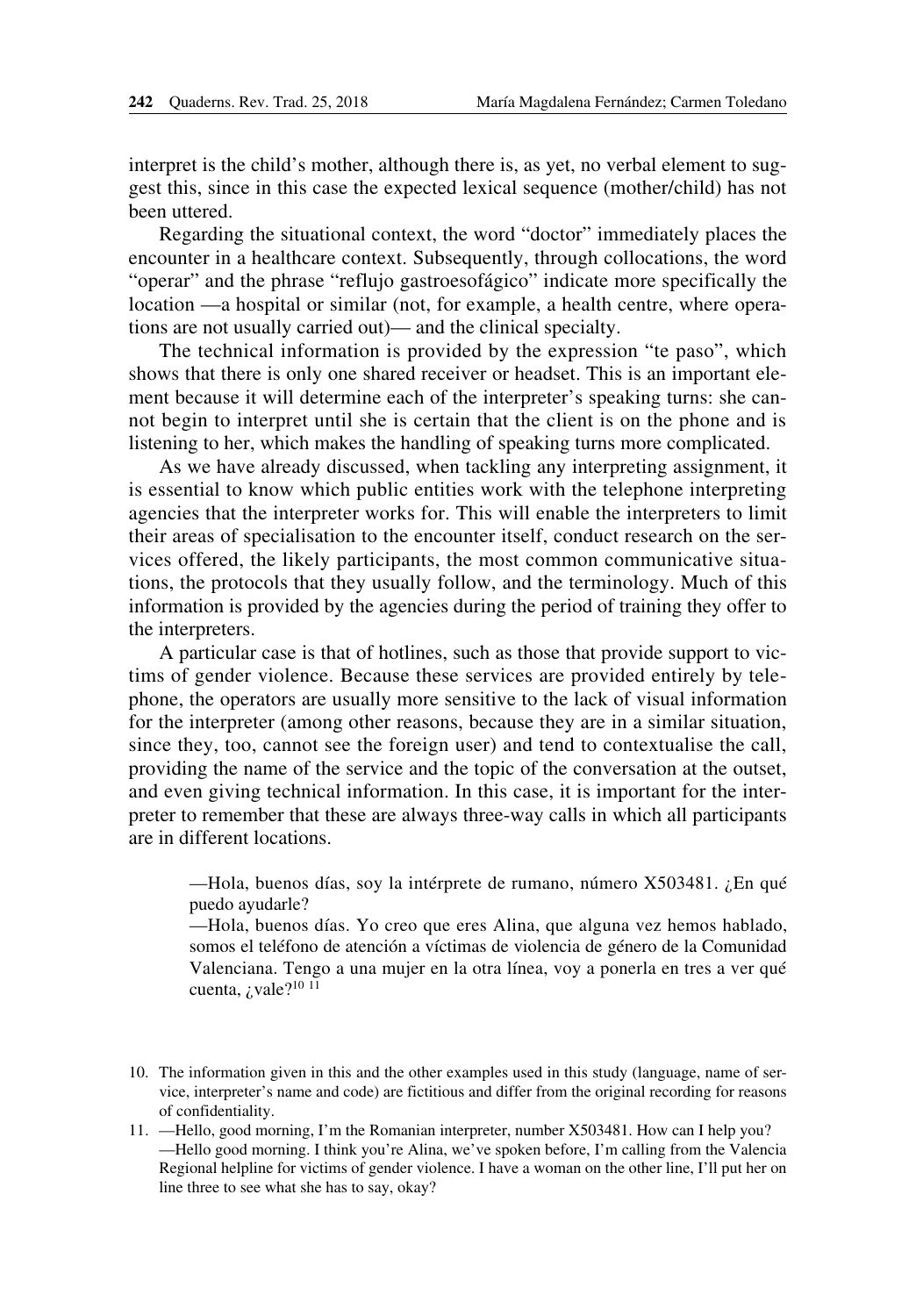This example shows how foreknowledge of the service can facilitate the task of contextualisation for the interpreters, enabling them to adjust more easily to the particular circumstances of the phone call. The information provided by the operator allows the interpreter to know who the participans are and the type of technical device that is being used (the lexical chain of co-reference —"otra línea", "ponerla en tres"— indicative of the fact that all calls are three-way) and the topic but also aid ainticipation regarding the content (e.g. description of abuse, emotional state, etc.) and the potential emotional burden of the encounter. Interpreting interventions by people under emotional stress has specific challenges both for the coordination of the encounter and for understanding the message due to the emotional speaker's condition: nervousness in their speech, crying, broken language, possible contradictions in the information being conveyed, etc. These difficulties are compounded by the absence of visual information, but can be managed more effectively if the interpreter is able to anticipate them.

## **4. Conclusions**

The absence of visual information and the immediacy of access to a telephone interpreter are defining features of TI that hinder the contextualisation of the encounters that the interpreter is going to mediate. Learning to compensate for this lack of information is a central goal in TI training. This requires developing a number of additional and compensatory skills to ensure effective communication. In this study we have found that the identification of auditory contextualisation cues throughout the conversation, particularly at the beginning, is one such skill, since it permits the interpreter to recognise elements that facilitate contextual knowledge, to locate utterances within the communicative situation and to understand them correctly, thus contributing to the message being faithfully rendered.

However, these findings also throw into relief the importance of public service professionals having a cooperative attitude. The fact that the interpreter can be taught to identify these cues does not make it any less desirable to improve certain aspects of the way TI functions so that the additional burden of the role of linguistic mediator does not have to be shouldered entirely by the interpreter. A useful first step would be to improve the professionals' knowledge of how to work with telephone interpreters and to have realistic expectations about their role. Mechanisms such as providing information about the service from which the call is being made, or statements that explain context during the conversation, may be used by public service professionals to compensate the interpreter for the absence of visual cues. However, this aspect will continue to be an obstacle for TI; therefore the identification of contextualisation cues is a tool that will always be of use to remote interpreters, particularly when interpreting by telephone.